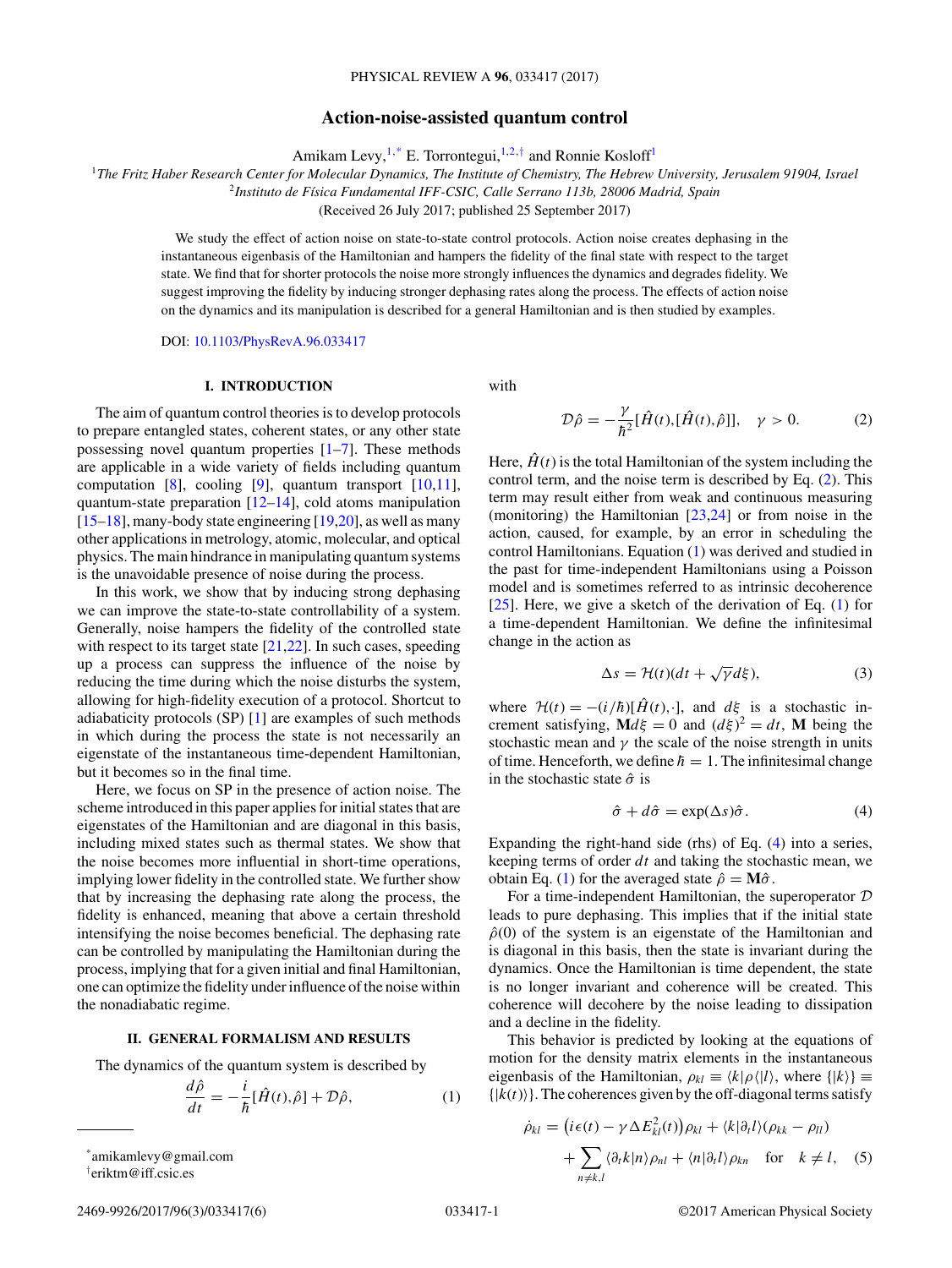<span id="page-1-0"></span>

FIG. 1. Fidelity of the harmonic oscillator for different final times  $t_f$ . In red (dark grey) SP and in blue (light grey) adiabatic protocol. (Dashed lines) fidelity without noise and (solid lines) noise included in the dynamics. The dark shaded area indicates the adiabatic regime for both protocols. Here,  $\omega(0) = 2.5 \text{ MHz}, \omega(t_f) = 2.5 \text{ kHz}, \text{ and } \gamma =$ 0*.*8 ms.

where  $\Delta E_{kn}(t) \equiv E_k(t) - E_n(t)$  is the gap between the eigenvalues of the Hamiltonian with  $n \neq k$  and the phase  $\epsilon(t)$  is given by the sum of Berry and dynamical phases [\[26\]](#page-4-0),

$$
\epsilon(t) = i(\langle k|\partial_t k\rangle - \langle l|\partial_t l\rangle) - \Delta E_{kl}(t), \quad \epsilon(t) \in \mathbb{R}.
$$
 (6)

The diagonal terms satisfy

$$
\dot{\rho}_{kk} = 2 \sum_{n \neq k} \text{Re}(\rho_{nk} \langle \partial_t k | n \rangle). \tag{7}
$$

The change in the population depends on the coherence  $\rho_{nk}$  and on the overlap  $\langle \partial_t k | n \rangle = \langle k | \partial_t H(t) | n \rangle / \Delta E_{kn}(t)$ . This term does not depend explicitly on the noise implying that the noise influence enters only through the coherence. The dynamics of the coherence, Eq. [\(5\)](#page-0-0), is more involved. The first term on the rhs has both pure imaginary,  $i\epsilon(t)$ , and real, *γ*  $\Delta E_{kl}^2$ , contributions. The real part  $\Gamma(t) \equiv \gamma \Delta E_{kl}^2(t) > 0$  is responsible for dephasing and is the direct consequence of the noise. The dephasing rate  $\Gamma(t)$ , which is now time dependent, is proportional to the square of the instantaneous eigenvalue separation and to  $\gamma$ . Thus, changing the dephasing rate can be achieved by either manipulating the eigenvalues of the Hamiltonian or by controlling  $\gamma$ . The second term in the equation indicates that change in coherence is also proportional to the population difference between the two connecting levels. The last term in Eq. [\(5\)](#page-0-0) accounts for transitions from other offdiagonal elements. If the protocol changing the Hamiltonian is done adiabatically, i.e., the change is sufficiently slow, then neither coherence nor excitation are generated during the protocol and the state follows the instantaneous eigenstate of the Hamiltonian with complete fidelity as can be observed in Fig. 1. In the nonadiabatic regime, max $\{|\langle k|\partial_t l\rangle |, t \in [0,t_f]\}\$ becomes large, which then creates coherence and excitation.

#### **A. The harmonic oscillator**

Figure 1 shows the fidelity of a particle (or the center of mass of a particle cluster) with mass (or reduced mass) *m* in a time-dependent harmonic trap for various final times  $t_f$  using two different protocols to modify the trap frequency *ω*(*t*). The Hamiltonian of the particle is given by

$$
\hat{H}(t) = \frac{1}{2m}\hat{p}^2 + \frac{m\omega^2(t)}{2}\hat{q}^2,
$$
 (8)

with  $[\hat{q}, \hat{p}] = i$ . The system is initially in the ground state of the Hamiltonian with frequency  $\omega(0) = 2.5$  MHz, and the target state is the corresponding ground state for  $\omega(t_f) = 2.5$  KHz. The two different protocols for driving the Hamiltonian are a shortcut to adiabaticity protocol (SP) [\[9\]](#page-4-0) in red and adiabatic with constant  $\mu$  in blue, where  $\mu$  is the adiabatic parameter for closed systems [\[27\]](#page-4-0),

$$
\mu = \sum_{l \neq k} \frac{|\langle k | \partial_t \hat{H} | l \rangle|}{\Delta E_{kl}^2}.
$$
\n(9)

For  $\mu \ll 1$ , the process is performed in the adiabatic limit. In Ref. [\[28\]](#page-4-0), the conditions for adiabaticity for open quantum systems is derived by demanding that the Hilbert-Schmidt space can be decomposed into decoupled Lindblad-Jordan eigenspaces. Since in this work the Lindblad operator is the Hamiltonian itself and the initial state is an eigenstate of  $\hat{H}(t)$ , more insight can be gained by considering Eqs. [\(5\)](#page-0-0) and (7). In this case, adiabaticity implies  $\rho_{kk} \to 0$ , which can be achieved either if  $\mu \ll 1$  or  $\rho_{nk} \rightarrow 0$ . We will show that the latter can be achieved by manipulating  $\Gamma(t)$ .

For the harmonic oscillator,  $\mu(t) = |\dot{\omega}(t)|/\omega^2(t)$  [\[29\]](#page-4-0), which implies that for constant  $\mu$ , the Hamiltonian changes in time according to

$$
\omega_{\mu}(t) = \frac{\omega(0)\omega(t_f)t_f}{\omega(t_f)t_f - (\omega(t_f) - \omega(0))t}.
$$
 (10)

The fidelity

$$
\mathcal{F} = \text{tr}\sqrt{\sqrt{\hat{\rho}(t_f)}\hat{\rho}_{\text{tar}}\sqrt{\hat{\rho}(t_f)}}
$$
(11)

measures the overlap between the final state and the target state  $\hat{\rho}_{\text{tar}}$ . For Gaussian states, the fidelity is calculated according to [\[30\]](#page-4-0). We remark here that although a Gaussian state is not invariant under the dynamics generated by  $D$ , Eq. (11) of [\[30\]](#page-4-0) still provides a good measure for the fidelity of slightly perturbed Gaussian states.

This example demonstrates that noise in the action is sensitive for short time operations. For both protocols, as the dynamics become more adiabatic (i.e., small  $\mu$ ), the fidelity asymptotically approaches one. In the SP  $\mu = \max{\{\mu(t), t \in \mathbb{R}\}}$  $[0,t_f]$ , while for the adiabatic protocol  $\mu$  is constant in each trajectory in the domain  $[0, t_f]$ .

The above example illustrates that in order to suppress the noise it is better to work in the adiabatic regime. Nevertheless, longer protocols are more sensitive to other noise sources including thermal and amplitude noises.

## **B. The two-level system**

In the next example, we concentrate on the nonadiabatic regime (i.e., large  $\mu$ ) and show how the noise can be manipulated to improve fidelity. Our study is the full population transfer of a two level system. This model has been studied extensively, see Refs. [\[12,31–34\]](#page-4-0) and references therein. It is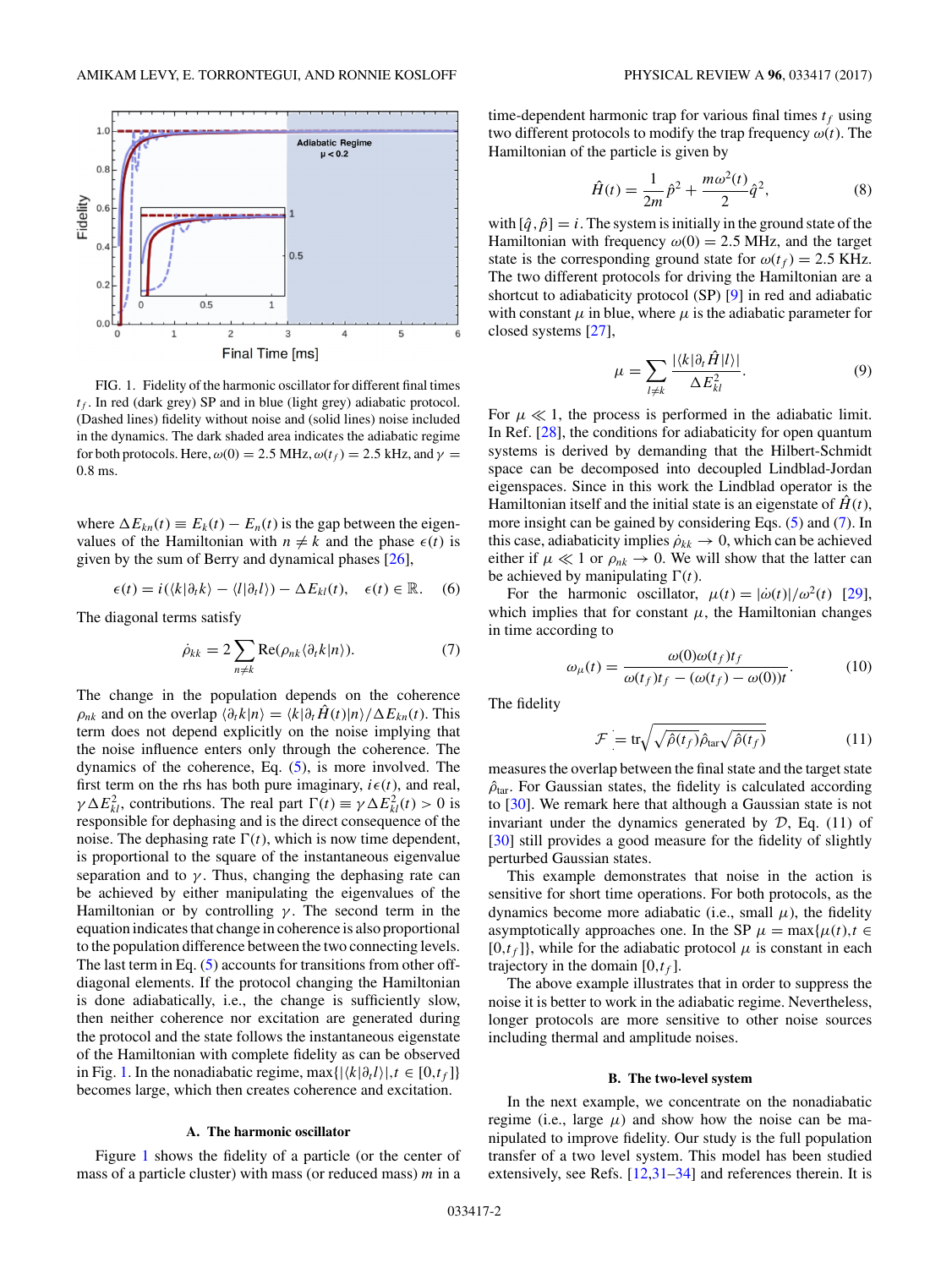<span id="page-2-0"></span>important to note that the insight gained from these examples applies to the general control problems influenced by action noise. We assume a Hamiltonian of the form

$$
\hat{H}(t) = \frac{\Delta(t)}{2}\hat{\sigma}_z + \frac{\Omega(t)}{2}\hat{\sigma}_x,\tag{12}
$$

where  $\Delta(t)$  and  $\Omega(t)$  are real, time-dependent functions resulting from an interaction with some external field, and  $\hat{\sigma}_z$  and  $\hat{\sigma}_x$  are the Pauli matrices. Initially, the system is set to the ground state,  $\hat{\rho} = |0\rangle\langle 0|$ , with the initial Hamiltonian corresponding to  $\Delta(0) = \Delta_0$  and  $\Omega(0) = 0$ , and a target of the exited state  $\hat{\rho} = |1\rangle\langle 1|$  with the final Hamiltonian  $\Delta(t_f) = -\Delta_0$  and  $\Omega(t_f) = 0$ . As in the previous example, the dynamics is governed by Eq. [\(1\)](#page-0-0) and two protocols are considered: adiabatic (with constant  $\mu$ ) and SP.

The adiabatic parameter is given by

$$
\mu = \frac{|\Delta(t)\dot{\Omega}(t) - \Omega(t)\dot{\Delta}(t)|}{2(\Delta^2(t) + \Omega^2(t))^{3/2}}.
$$
\n(13)

It can be easily shown that the protocol for population inversion with constant  $\mu$  satisfies

$$
\Delta_{\mu}(t) = \Delta_0 \cos\left(\frac{\pi + 2\pi n}{t_f}t\right),
$$
  

$$
\Omega_{\mu}(t) = \Delta_0 \sin\left(\frac{\pi + 2\pi n}{t_f}t\right),
$$
 (14)

with  $n \in \mathbb{Z}$ . This protocol is also known as the adiabatic rapid passage (ARP) [\[35\]](#page-4-0), as full population inversion can be achieved in specific times within the nonadiabatic regime, see Fig. 2. In this case,  $\mu = \frac{\pi}{2\Delta_0 t_f}$ . The SP is calculated according to Ref. [\[36\]](#page-4-0).

As in the example of the harmonic oscillator, we see that for both protocols the fidelity is increased with greater  $t_f$ , see Fig. 2. In order to evaluate the significance of the noise as the protocol changes in time without having knowledge on the state, we define the generator distance  $\mathcal{G}_{\mathcal{D}}$  as the distance between the generator norm of the dynamics subject to noise and the ideal dynamics without noise,

$$
\mathcal{G}_{\mathcal{D}} = \frac{1}{t_f} \int_0^{t_f} \|\mathcal{H}(t) + \mathcal{D}(t)\| - \|\mathcal{H}(t)\| dt. \tag{15}
$$

Where  $||\mathcal{B}||$  $=$  max $\sqrt{\text{eig}(\mathcal{B}^{\dagger} \mathcal{B})}$  is the spectral norm which is the largest singular value of  $\mathcal{B} \in \mathbb{C}^{N \times N}$ . As  $\mathcal{G}_{\mathcal{D}}$  increases, the noise becomes more significant along the trajectory.

Figure  $2(b)$  presents the generator distance for the two protocols, SP and ARP. Shorter protocol times generate larger values of  $\mathcal{G}_{\mathcal{D}}$  for the SP (red line), indicating that operations become less sensitive to noise as the  $t_f$  grows within the nonadiabatic regime. For long times, in the adiabatic regime (not shown in the figure),  $\mathcal{G}_{\mathcal{D}}$  will begin to grow again. Nevertheless, in this regime, no coherence will be created, thus the noise will not influence the dynamics. This implies that the amount of coherence generated is crucial in determining the sensitivity of the control protocol to noise. For shorter times, more coherence is generated, amplifying the sensitivity to noise. In the ARP,  $\mathcal{G}_D$  is constant for different final times  $t_f$ as indicated by the blue line of Fig.  $2(b)$ . This results from the fact that the instantaneous eigenvalues of the ARP Hamiltonian are time independent.



FIG. 2. (a) Fidelity of the two protocols in the nonadiabtic regime for different final times  $t_f$ . In red (dark grey) SP and in blue (light grey) ARP. (Dashed lines) Ideal dynamics without noise and (solid lines) noise included in the dynamics. (b) Generator distance  $\mathcal{G}_D$  as a function of  $t_f$  on a logarithmic scale. In red (dark grey) SP and in blue (light grey) ARP. Here,  $\Delta_0 = 150$  Hz and  $\gamma = 0.01$ s.

As discussed above, merely analyzing the generator distance does not provide sufficient information about the effect of the noise on the dynamics. To obtain the complementary picture, we evaluate the relative dissipated coherence along a certain process. We define the average coherence generated along a trajectory as

$$
\bar{\mathcal{C}} = \frac{1}{t_f} \int_0^{t_f} \mathcal{C}(t) dt,\tag{16}
$$

where  $C(t) = 2 \sum_{i \neq j} |\hat{\rho}_{i,j}(t)|$  is the *l*<sub>1</sub> norm [\[37\]](#page-5-0) of the off-diagonal terms of the density operator in the instantaneous eigenbasis of the Hamiltonian. The average dissipated coherence is evaluated as the difference between the average coherence of dynamics not including noise (ideal)  $\bar{\mathcal{C}}_{id}$ , and including noise  $\overline{\mathcal{C}}_n$ . We can then define the relative decoherence as the ratio between the dissipated and the ideal coherence:

$$
\mathcal{C}_{\mathcal{R}} = \frac{\bar{\mathcal{C}}_{id} - \bar{\mathcal{C}}_n}{\bar{\mathcal{C}}_{id}}.\tag{17}
$$

This magnitude is bounded between zero and one. When  $C_{\mathcal{R}} =$ 1, it implies that all the coherence generated is on average decohered due to the noise. In Fig. [3,](#page-3-0) we observe how the fidelity and the relative decoherence behave by varying *γ* for fixed  $t_f$ . Since  $\mathcal D$  is linear in  $\gamma$ , the generator distance  $\mathcal G_{\mathcal D}$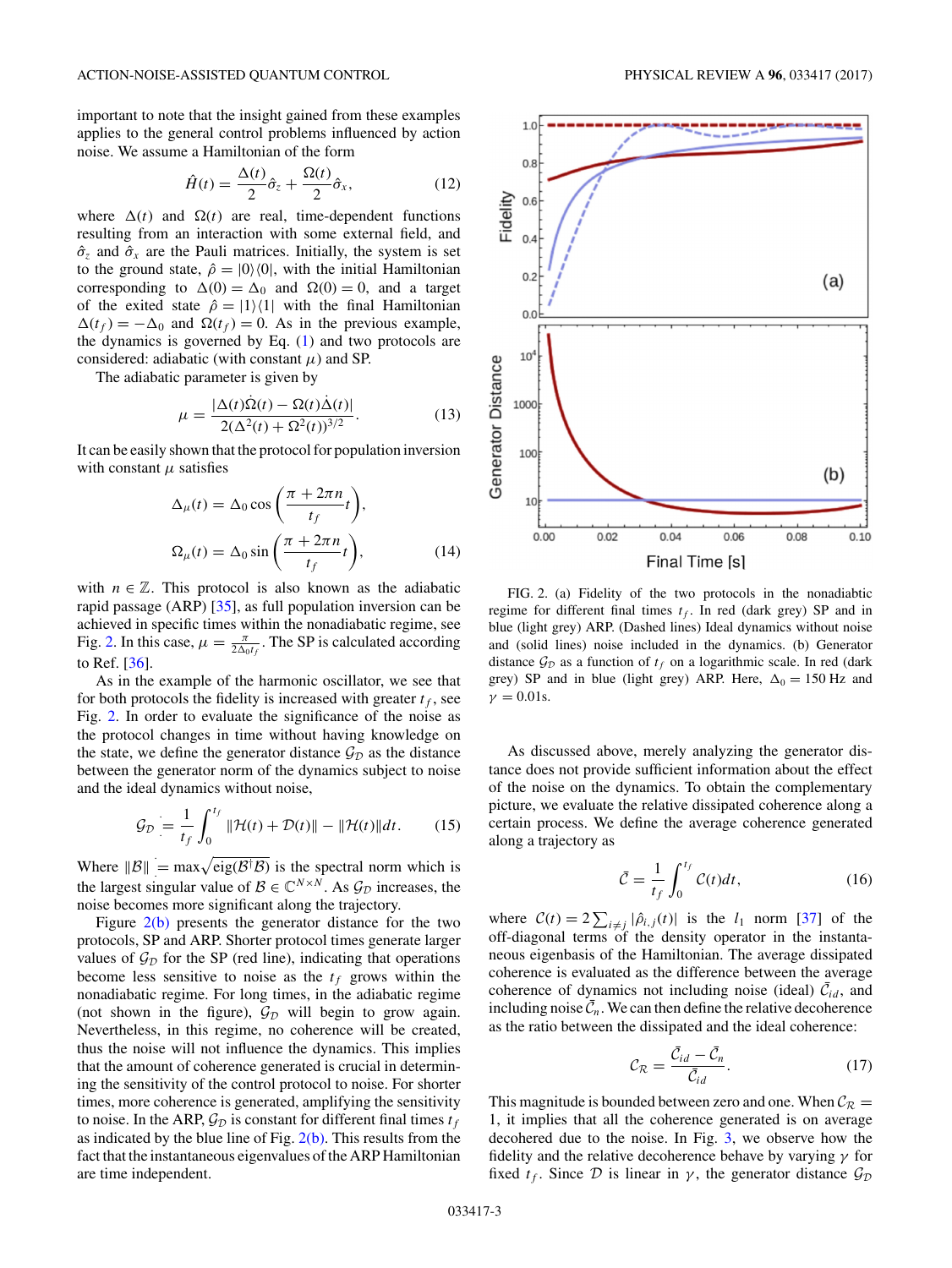<span id="page-3-0"></span>

FIG. 3. (Solid lines) Fidelity of the two protocols as a function of *γ*. (Dashed lines) Relative decoherence  $C_R$ . In red (dark grey) SP and in blue (light grey) ARP, the dashed-green line indicates the transition point. Here,  $\Delta_0 = 150$  Hz and  $t_f = 3.464\pi/(2\Delta_0)$ , corresponding to the first oscillation pick in the fidelity of the ARP.

monotonically increases with  $\gamma$ . The final time is fixed at  $t_f = \frac{3.464\pi}{2\Delta_0}$ , which corresponds to the first peak of the ARP oscillation. For the protocol  $(14)$ , we find that the first peak is solely determined by  $\Delta_0$ . The figure shows a transition point that as the noise gets stronger, the relative decoherence and the fidelity increase.

This behavior can be understood in the following way: to complete the control protocol accurately in the nonadiabatic regime, a specific amount of coherence is generated along the trajectory. When  $\gamma = 0$ , no coherence is dissipated, i.e.,  $C_{\mathcal{R}} =$ 0. As  $\gamma$  slightly deviates from zero, the relative decoherence  $\mathcal{C}_{\mathcal{R}}$  grows significantly and the fidelity declines. The SP can be executed in a shorter time than presented in Fig. 3 without changing  $\Delta_0$ . Yet, for shorter protocols, the change in both  $\mathcal{C}_{\mathcal{R}}$ and the fidelity will be more pronounced.

In Fig. 3 when  $C_R \simeq 0.6$ , the fidelity begins to grow with *γ*. As  $\gamma \to \infty$ , the noise projects the state of the system on the instantaneous eigenstate of the Hamiltonian to match the target state with a fidelity of one. In this limit the process can be thought as a quantum Zeno effect where the instantaneous Hamiltonian is strongly monitored.

A given experimental setup will not necessarily be able to fully control the parameter  $\gamma$ . To achieve control over the action noise, the SP offer additional degrees of freedom which are absent in the ARP. That is, for a given initial and final Hamiltonian, we can optimize the protocol of the SP [\[38,39\]](#page-5-0), unlike the fully determined nature of the ARP. To control the dephasing rate  $\Gamma(t)$  we define the parameter

$$
\mathcal{M} = \sum_{k \neq l} \frac{1}{t_f} \int_0^{t_f} \Delta E_{kl}^2(t) dt.
$$
 (18)

Optimization of the protocol is carried out by constructing the Hamiltonian under a constraint on  $M$ . One way to achieve this is by adopting the dynamical invariant method in which there are many possible Hamiltonians leading to the SP [\[9\]](#page-4-0). By imposing constraints on the protocol, the space of possible Hamiltonians is reduced. A large parameter  $M$ should be chosen in order to increase the relaxation rate, which projects the state onto the instantaneous eigenstates of the noise operator. In other words, increasing the gap between the



FIG. 4. The green (dark grey) and yellow (light grey) lines correspond to two behaviors of the shortcut protocols. Each point on these branches corresponds to a different protocol with different M. The solid lines corresponds to the fidelity and the dashed line to the parameter  $\mu$ . Here,  $\Delta_0 = 150$  Hz,  $t_f = 0.1$ s, and  $\gamma = 0.01$ s.

instantaneous eigenvalues of the Hamiltonian will intensify the noise and eventually lead to higher fidelity.

In Fig. 4, we plot the fidelity (solid lines) while modifying M for the dynamical invariant for the SPs. For each of these protocols the initial and final Hamiltonians are common. In the intermediate times, the protocols are constructed with an additional degree of freedom which enables control over the parameter  $M$ . Modifying  $M$  also modifies the instantaneous eigenstates and thus changes  $\mu$  and the amount of coherence and excitation along the trajectory. In the figure we observe two different behaviors, plotted in green and purple lines. The green line corresponds to increasing  $M$  while making the protocol more adiabatic, i.e., decreasing  $\mu$ . In this case, Eq. [\(9\)](#page-1-0) is governed by the denominator. The fidelity is improved as a consequence of less coherence and excitation being generated and the increase of the dephasing rate  $\Gamma(t)$ .

Since  $M$  is an averaged quantity, a certain  $M$  may correspond to several different realizations of the SPs. The purple line represents a behavior where increasing  $M$  causes the process to be less adiabatic, i.e., grater  $\mu$ . In this case, the numerator in Eq. [\(9\)](#page-1-0) grows faster than the denominator. Although  $\mu$  increases along this branch, the large rate  $\Gamma(t)$ guarantees that the state will closely follow the instantaneous eigenstate of the Hamiltonian. The fidelity plotted in the purple solid line will continue to grow as  $M$  grows (although this regime is not plotted in the figure).

### **III. DISCUSSION**

A recent publication by Kiely *et al.* on the effect of Poisson noise on adiabatic quantum control [\[40\]](#page-5-0) supports our claim that noise can improve the adiabatic following for initial diagonal states  $\hat{\rho}(0)$ , also in the weak noise limit (i.e., small  $\gamma$ ). While in their study the authors concentrated on adiabatic protocols, in the present study we focused on SP, which are preferable for suppressing thermal noise.

We find that in the presence of action noise, there is a trade-off between completing the SP in shorter times and the fidelity. Unlike noise induced by the environment, action noise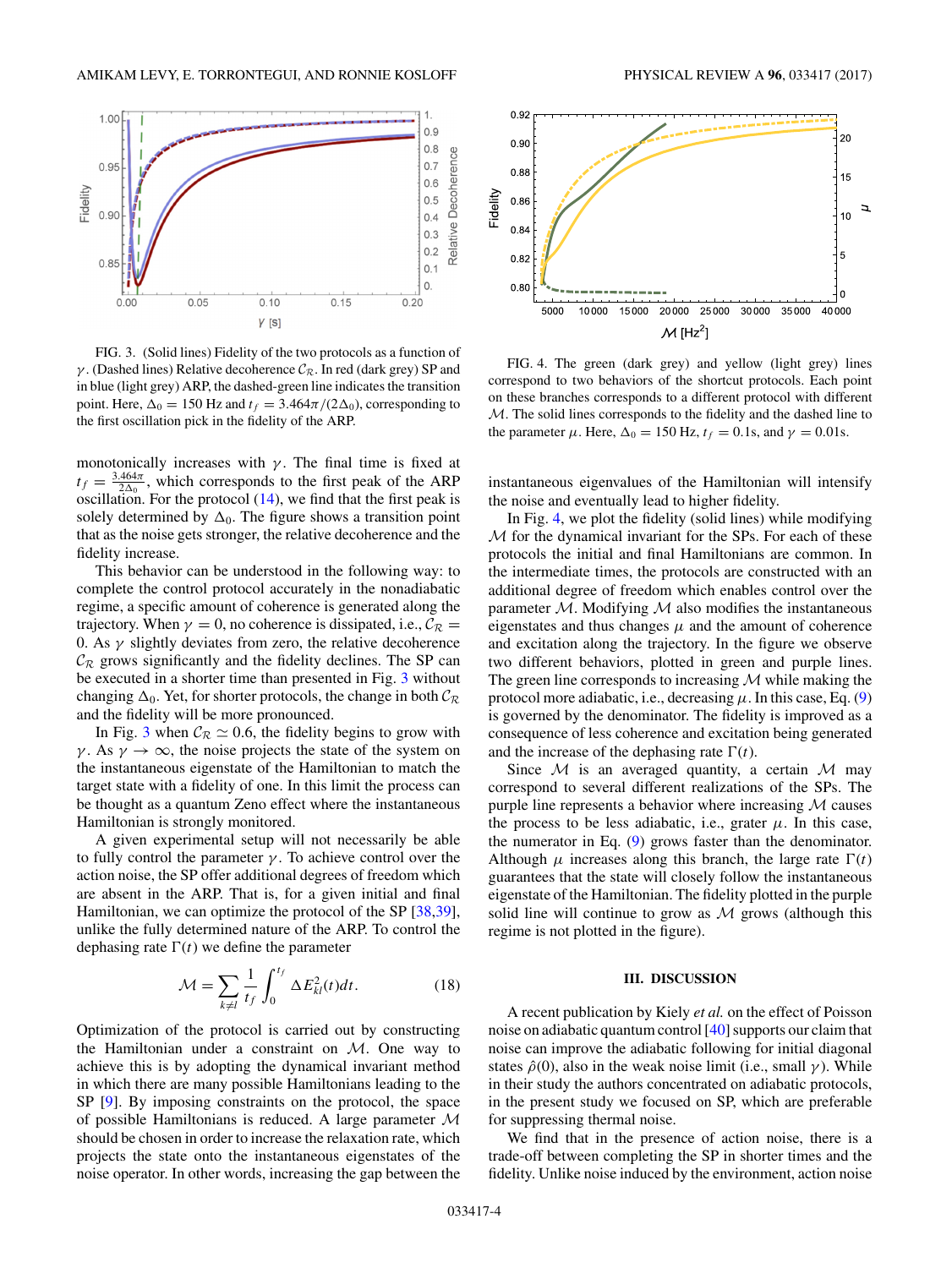<span id="page-4-0"></span>becomes more disturbing as the protocol time is reduced. This effect can be traced to a larger amount of coherence generated and bigger  $\mathcal{G}_D$  for shorter protocols. We expect a similar result for the Poisson model studied in Ref. [\[40\]](#page-5-0). We further showed that the SP admits higher controlability over the noise compared to ARP, as the Hamiltonian's eigenvalues and eigenvectors can be manipulated along the process. By doing so, both  $\mu$  and the relaxation rate  $\Gamma(t)$  are controlled. That is, for a given  $\gamma$ , finite time  $t_f$  and initial and final Hamiltonians, we can manipulate the effect of the noise in the intermediate times and achieve higher fidelity with respect to the target state. To attain control over initial states that are in a superposition in the basis of the initial Hamiltonian, contrary to the scheme introduced above, we suggest to minimize  $M$ and thus minimize the rate  $\Gamma(t)$ . This will be considered in a future study.

In Ref. [\[41\]](#page-5-0), it was suggested that noise can be used as a resource for constructing a quantum absorption refrigerator, and a recent experimental work on trapped ions have supported

- [1] E. Torrontegui, S. Ibáñez, S. Martínez-Garaot, M. Modugno, A. del Campo, D. Guéry-Odelin, A. Ruschhaupt, X. Chen, and J. G. Muga, [Adv. At. Mol. Opt. Phys.](https://doi.org/10.1016/B978-0-12-408090-4.00002-5) **[62](https://doi.org/10.1016/B978-0-12-408090-4.00002-5)**, [117](https://doi.org/10.1016/B978-0-12-408090-4.00002-5) [\(2013\)](https://doi.org/10.1016/B978-0-12-408090-4.00002-5).
- [2] S. J. Glaser, U. Boscain, T. Calarco, C. P. Koch, W. Köckenberger, R. Kosloff, I. Kuprov, B. Luy, S. Schirmer, T. Schulte-Herbrüggen *et al.*, [Eur. Phys. J. D](https://doi.org/10.1140/epjd/e2015-60464-1) **[69](https://doi.org/10.1140/epjd/e2015-60464-1)**, [279](https://doi.org/10.1140/epjd/e2015-60464-1) [\(2015\)](https://doi.org/10.1140/epjd/e2015-60464-1).
- [3] D. Dong and I. R. Petersen, [Control Theory Appl.](https://doi.org/10.1049/iet-cta.2009.0508) **[4](https://doi.org/10.1049/iet-cta.2009.0508)**, [2651](https://doi.org/10.1049/iet-cta.2009.0508) [\(2010\)](https://doi.org/10.1049/iet-cta.2009.0508).
- [4] H. Rabitz, R. de Vivie-Riedle, M. Motzkus, and K. Kompa, [Science](https://doi.org/10.1126/science.288.5467.824) **[288](https://doi.org/10.1126/science.288.5467.824)**, [824](https://doi.org/10.1126/science.288.5467.824) [\(2000\)](https://doi.org/10.1126/science.288.5467.824).
- [5] L. Viola, E. Knill, and S. Lloyd, [Phys. Rev. Lett.](https://doi.org/10.1103/PhysRevLett.82.2417) **[82](https://doi.org/10.1103/PhysRevLett.82.2417)**, [2417](https://doi.org/10.1103/PhysRevLett.82.2417) [\(1999\)](https://doi.org/10.1103/PhysRevLett.82.2417).
- [6] B. T. Torosov and N. V. Vitanov, [Phys. Rev. A](https://doi.org/10.1103/PhysRevA.90.012341) **[90](https://doi.org/10.1103/PhysRevA.90.012341)**, [012341](https://doi.org/10.1103/PhysRevA.90.012341)  $(2014)$ .
- [7] D. A. Lidar, Review of decoherence-free subspaces, noiseless subsystems, and dynamical decoupling, in *Quantum Information and Computation for Chemistry: Advances in Chemical Physics*, Vol. 154, edited S. Kais (John Wiley & Sons, Inc., Hoboken, NJ, 2014), pp. 295–354.
- [8] M. S. Sarandy, E. I. Duzzioni, and R. M. Serra, [Phys. Lett. A](https://doi.org/10.1016/j.physleta.2011.07.041) **[375](https://doi.org/10.1016/j.physleta.2011.07.041)**, [3343](https://doi.org/10.1016/j.physleta.2011.07.041) [\(2011\)](https://doi.org/10.1016/j.physleta.2011.07.041).
- [9] X. Chen, A. Ruschhaupt, S. Schmidt, A. del Campo, D. Guéry-Odelin, and J. G. Muga, [Phys. Rev. Lett.](https://doi.org/10.1103/PhysRevLett.104.063002) **[104](https://doi.org/10.1103/PhysRevLett.104.063002)**, [063002](https://doi.org/10.1103/PhysRevLett.104.063002) [\(2010\)](https://doi.org/10.1103/PhysRevLett.104.063002).
- [10] E. Torrontegui, S. Ibáñez, X. Chen, A. Ruschhaupt, D. Guéry-Odelin, and J. G. Muga, [Phys. Rev. A](https://doi.org/10.1103/PhysRevA.83.013415) **[83](https://doi.org/10.1103/PhysRevA.83.013415)**, [013415](https://doi.org/10.1103/PhysRevA.83.013415) [\(2011\)](https://doi.org/10.1103/PhysRevA.83.013415).
- [11] R. Bowler, J. Gaebler, Y. Lin, T. R. Tan, D. Hanneke, J. D. Jost, J. P. Home, D. Leibfried, and D. J. Wineland, [Phys. Rev. Lett.](https://doi.org/10.1103/PhysRevLett.109.080502) **[109](https://doi.org/10.1103/PhysRevLett.109.080502)**, [080502](https://doi.org/10.1103/PhysRevLett.109.080502) [\(2012\)](https://doi.org/10.1103/PhysRevLett.109.080502).
- [12] X. Chen, I. Lizuain, A. Ruschhaupt, D. Guéry-Odelin, and J. G. Muga, [Phys. Rev. Lett.](https://doi.org/10.1103/PhysRevLett.105.123003) **[105](https://doi.org/10.1103/PhysRevLett.105.123003)**, [123003](https://doi.org/10.1103/PhysRevLett.105.123003) [\(2010\)](https://doi.org/10.1103/PhysRevLett.105.123003).
- [13] M. G. Bason, M. Viteau, N. Malossi, P. Huillery, E. Arimondo, D. Ciampini, R. Fazio, V. Giovannetti, R. Mannella, and O. Morsch, [Nat. Phys.](https://doi.org/10.1038/nphys2170) **[8](https://doi.org/10.1038/nphys2170)**, [147](https://doi.org/10.1038/nphys2170) [\(2012\)](https://doi.org/10.1038/nphys2170).
- [14] J. Zhang, J. H. Shim, I. Niemeyer, T. Taniguchi, T. Teraji, H. [Abe, S. Onoda, T. Yamamoto, T. Ohshima, J. Isoya](https://doi.org/10.1103/PhysRevLett.110.240501) *et al.*, Phys. Rev. Lett. **[110](https://doi.org/10.1103/PhysRevLett.110.240501)**, [240501](https://doi.org/10.1103/PhysRevLett.110.240501) [\(2013\)](https://doi.org/10.1103/PhysRevLett.110.240501).

this claim [\[42\]](#page-5-0). In Ref. [\[43\]](#page-5-0), back-flow of amplitude and phase from the environment into the system was exploited to carry out quantum control tasks that could not be realized solely by unitary protocols. An experiment using the quantum Zeno effect to control a qubit was recently reported [\[44\]](#page-5-0). Thus, for some applications, it is interesting to exploit rather than suppress the noise in order to manipulate quantum systems in experimental designs.

# **ACKNOWLEDGMENTS**

We acknowledge J. G. Muga for fruitful discussions and for drawing our attention to his related work [\[40\]](#page-5-0). We are grateful to L. McCaslin for useful comments. This work was funded by the US Army Research Office under Contract W911NF-15-1-0250 and the Basque Government (Grant No. IT986-16), MINECO/FEDER,UE (Grants No. FIS2015-67161-P and No. FIS2015-70856-P), and QUITEMAD+CM S2013-ICE2801.

- [15] E. Torrontegui, X. Chen, M. Modugno, S. Schmidt, A. Ruschhaupt, and J. G. Muga, [New J. Phys.](https://doi.org/10.1088/1367-2630/14/1/013031) **[14](https://doi.org/10.1088/1367-2630/14/1/013031)**, [013031](https://doi.org/10.1088/1367-2630/14/1/013031) [\(2012\)](https://doi.org/10.1088/1367-2630/14/1/013031).
- [16] [J.-F. Schaff, X.-L. Song, P. Vignolo, and G. Labeyrie,](https://doi.org/10.1103/PhysRevA.82.033430) *Phys. Rev.* A **[82](https://doi.org/10.1103/PhysRevA.82.033430)**, [033430](https://doi.org/10.1103/PhysRevA.82.033430) [\(2010\)](https://doi.org/10.1103/PhysRevA.82.033430).
- [17] [J.-F. Schaff, P. Capuzzi, G. Labeyrie, and P. Vignolo,](https://doi.org/10.1088/1367-2630/13/11/113017) New J. Phys. **[13](https://doi.org/10.1088/1367-2630/13/11/113017)**, [113017](https://doi.org/10.1088/1367-2630/13/11/113017) [\(2011\)](https://doi.org/10.1088/1367-2630/13/11/113017).
- [18] E. Torrontegui, S. Martínez-Garaot, M. Modugno, X. Chen, and J. G. Muga, [Phys. Rev. A](https://doi.org/10.1103/PhysRevA.87.033630) **[87](https://doi.org/10.1103/PhysRevA.87.033630)**, [033630](https://doi.org/10.1103/PhysRevA.87.033630) [\(2013\)](https://doi.org/10.1103/PhysRevA.87.033630).
- [19] A. del Campo, [Phys. Rev. Lett.](https://doi.org/10.1103/PhysRevLett.111.100502) **[111](https://doi.org/10.1103/PhysRevLett.111.100502)**, [100502](https://doi.org/10.1103/PhysRevLett.111.100502) [\(2013\)](https://doi.org/10.1103/PhysRevLett.111.100502).
- [20] S. Deffner, C. Jarzynski, and A. del Campo, [Phys. Rev. X](https://doi.org/10.1103/PhysRevX.4.021013) **[4](https://doi.org/10.1103/PhysRevX.4.021013)**, [021013](https://doi.org/10.1103/PhysRevX.4.021013) [\(2014\)](https://doi.org/10.1103/PhysRevX.4.021013).
- [21] M. Khasin and R. Kosloff, [Phys. Rev. Lett.](https://doi.org/10.1103/PhysRevLett.106.123002) **[106](https://doi.org/10.1103/PhysRevLett.106.123002)**, [123002](https://doi.org/10.1103/PhysRevLett.106.123002) [\(2011\)](https://doi.org/10.1103/PhysRevLett.106.123002).
- [22] C. P. Koch, [J. Phys.: Condens. Matter](https://doi.org/10.1088/0953-8984/28/21/213001) **[28](https://doi.org/10.1088/0953-8984/28/21/213001)**, [213001](https://doi.org/10.1088/0953-8984/28/21/213001) [\(2016\)](https://doi.org/10.1088/0953-8984/28/21/213001).
- [23] L. Diósi, [Phys. Lett. A](https://doi.org/10.1016/0375-9601(88)90309-X) **[129](https://doi.org/10.1016/0375-9601(88)90309-X)**, [419](https://doi.org/10.1016/0375-9601(88)90309-X) [\(1988\)](https://doi.org/10.1016/0375-9601(88)90309-X).
- [24] H. Wiseman and G. Milburn, *Quantum Measurement and Control* (Cambridge University Press, 2010).
- [25] G. J. Milburn, [Phys. Rev. A](https://doi.org/10.1103/PhysRevA.44.5401) **[44](https://doi.org/10.1103/PhysRevA.44.5401)**, [5401](https://doi.org/10.1103/PhysRevA.44.5401) [\(1991\)](https://doi.org/10.1103/PhysRevA.44.5401).
- [26] M. V. Berry, [Proc. R. Soc. Lond. A](https://doi.org/10.1098/rspa.1984.0023) **[392](https://doi.org/10.1098/rspa.1984.0023)**, [45](https://doi.org/10.1098/rspa.1984.0023) [\(1984\)](https://doi.org/10.1098/rspa.1984.0023).
- [27] Y. Aharonov and J. Anandan, [Phys. Rev. Lett.](https://doi.org/10.1103/PhysRevLett.58.1593) **[58](https://doi.org/10.1103/PhysRevLett.58.1593)**, [1593](https://doi.org/10.1103/PhysRevLett.58.1593) [\(1987\)](https://doi.org/10.1103/PhysRevLett.58.1593).
- [28] M. S. Sarandy and D. A. Lidar, [Phys. Rev. A](https://doi.org/10.1103/PhysRevA.71.012331) **[71](https://doi.org/10.1103/PhysRevA.71.012331)**, [012331](https://doi.org/10.1103/PhysRevA.71.012331) [\(2005\)](https://doi.org/10.1103/PhysRevA.71.012331).
- [29] R. Kosloff and Y. Rezek, [Entropy](https://doi.org/10.3390/e19040136) **[19](https://doi.org/10.3390/e19040136)**, [136](https://doi.org/10.3390/e19040136) [\(2017\)](https://doi.org/10.3390/e19040136).
- [30] L. Banchi, S. L. Braunstein, and S. Pirandola, [Phys. Rev. Lett.](https://doi.org/10.1103/PhysRevLett.115.260501) **[115](https://doi.org/10.1103/PhysRevLett.115.260501)**, [260501](https://doi.org/10.1103/PhysRevLett.115.260501) [\(2015\)](https://doi.org/10.1103/PhysRevLett.115.260501).
- [31] [A. Ruschhaupt, X. Chen, D. Alonso, and J. G. Muga,](https://doi.org/10.1088/1367-2630/14/9/093040) New J. Phys. **[14](https://doi.org/10.1088/1367-2630/14/9/093040)**, [093040](https://doi.org/10.1088/1367-2630/14/9/093040) [\(2012\)](https://doi.org/10.1088/1367-2630/14/9/093040).
- [32] M. Demirplak and S. A. Rice, [J. Phys. Chem. A](https://doi.org/10.1021/jp030708a) **[107](https://doi.org/10.1021/jp030708a)**, [9937](https://doi.org/10.1021/jp030708a) [\(2003\)](https://doi.org/10.1021/jp030708a).
- [33] M. V. Berry, [J. Phys. A](https://doi.org/10.1088/1751-8113/42/36/365303) **[42](https://doi.org/10.1088/1751-8113/42/36/365303)**, [365303](https://doi.org/10.1088/1751-8113/42/36/365303) [\(2009\)](https://doi.org/10.1088/1751-8113/42/36/365303).
- [34] A. Pechen, D. Prokhorenko, R. Wu, and H. Rabitz, [J. Phys. A](https://doi.org/10.1088/1751-8113/41/4/045205) **[41](https://doi.org/10.1088/1751-8113/41/4/045205)**, [045205](https://doi.org/10.1088/1751-8113/41/4/045205) [\(2008\)](https://doi.org/10.1088/1751-8113/41/4/045205).
- [35] T. Lu, X. Miao, and H. Metcalf, [Phys. Rev. A](https://doi.org/10.1103/PhysRevA.75.063422) **[75](https://doi.org/10.1103/PhysRevA.75.063422)**, [063422](https://doi.org/10.1103/PhysRevA.75.063422) [\(2007\)](https://doi.org/10.1103/PhysRevA.75.063422).
- [36] X. Chen, E. Torrontegui, and J. G. Muga, [Phys. Rev. A](https://doi.org/10.1103/PhysRevA.83.062116) **[83](https://doi.org/10.1103/PhysRevA.83.062116)**, [062116](https://doi.org/10.1103/PhysRevA.83.062116) [\(2011\)](https://doi.org/10.1103/PhysRevA.83.062116).